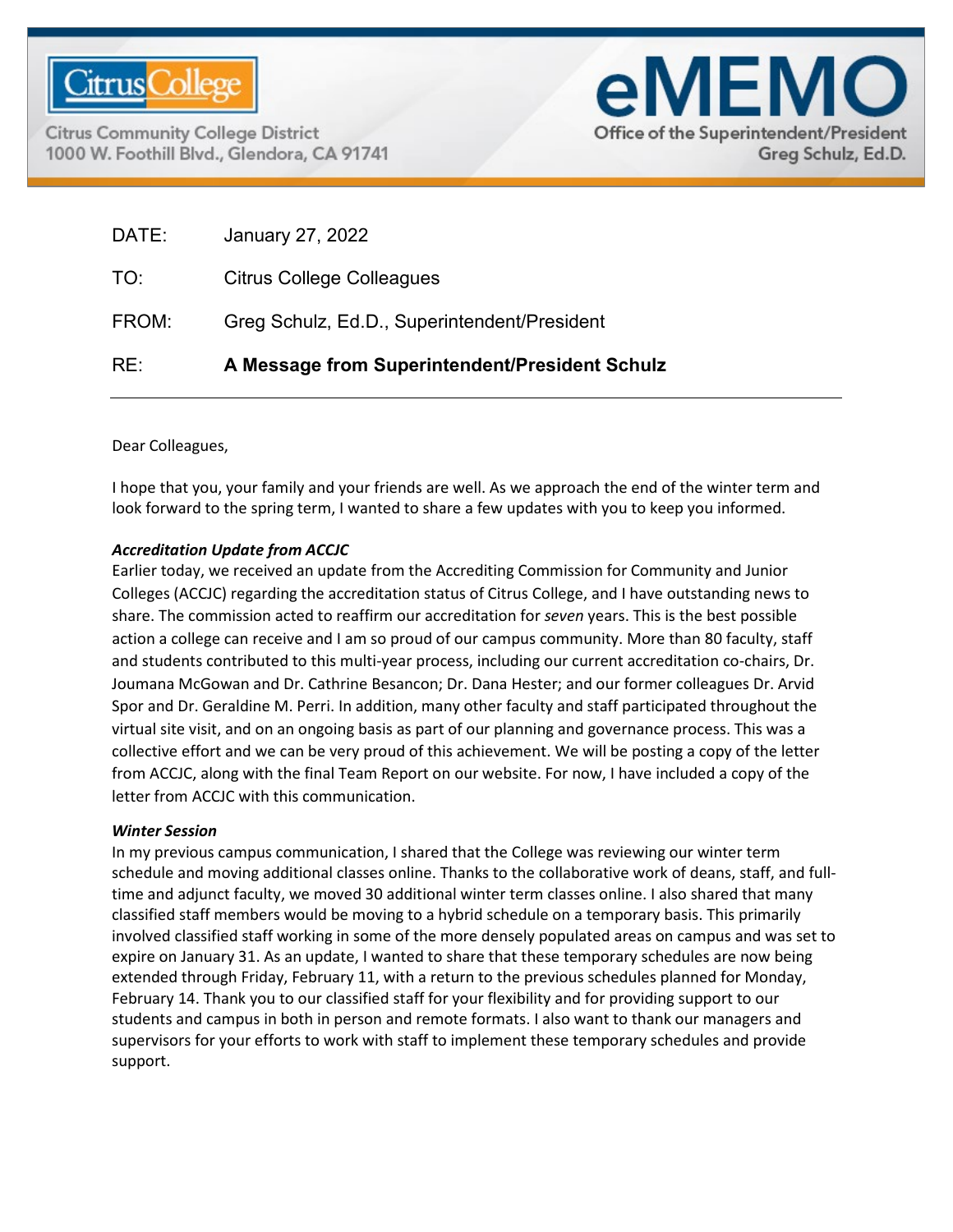#### *Spring Semester*

We are quickly approaching the spring term and I am eager to welcome both new and returning students as they move one step closer to achieving their academic, professional and personal goals. Teams at the College continue to analyze enrollment trends and recommend adjustments to best meet the needs of our students. Thanks to the collaborative work of deans, staff, full-time and adjunct faculty, the College has moved a total of 55 spring term classes that were previously scheduled to be held on campus to an online format. The College will still offer a significant number of classes on campus, and our student support services will remain accessible to all students who are learning on campus or remotely.

### *Virtual Open Office Hour*

Since joining Citrus College, it has been a joy to meet with so many of you, either in person or via Zoom. I'd like to thank the faculty, staff, and students who visited with me during my open office hour earlier this week. If you'd like to visit with me or share your input on a particular topic, I invite you to join me during my next virtual open office hour on Friday, February 25, at 3 p.m. I am also planning to host a Superintendent/President Open Forum this spring that will be open to all students, employees and members of the community. Details on this event will be shared in the future.

### *Booster Shots Offered on Campus*

In collaboration with the Los Angeles County Department of Public Health, Citrus College will host a COVID-19 booster-only vaccine clinic in the Campus Center from 10 a.m.-2 p.m. on Friday, January 28. The clinic is open to students, employees and community members. To sign up, visit myturn.ca.gov and enter "Citrus College" as your location. Additional vaccine clinics will be held on campus in the coming weeks.

## *A Note of Thanks*

In closing, I want to express my gratitude to each of you for the grace and resilience you continue to show as we work together as a team and serve our students. Thank you for leading with love, and for treating each other with compassion. You help make the Citrus College experience come to life for our students and each other, every day. I also want to thank you for being flexible and accommodating as we work to provide a safe learning and working environment, while also ensuring that students have access to quality instruction and services.

I wish you good health and much success this winter and spring!

Sincerely,

Greg Schulz, Ed.D. Superintendent/President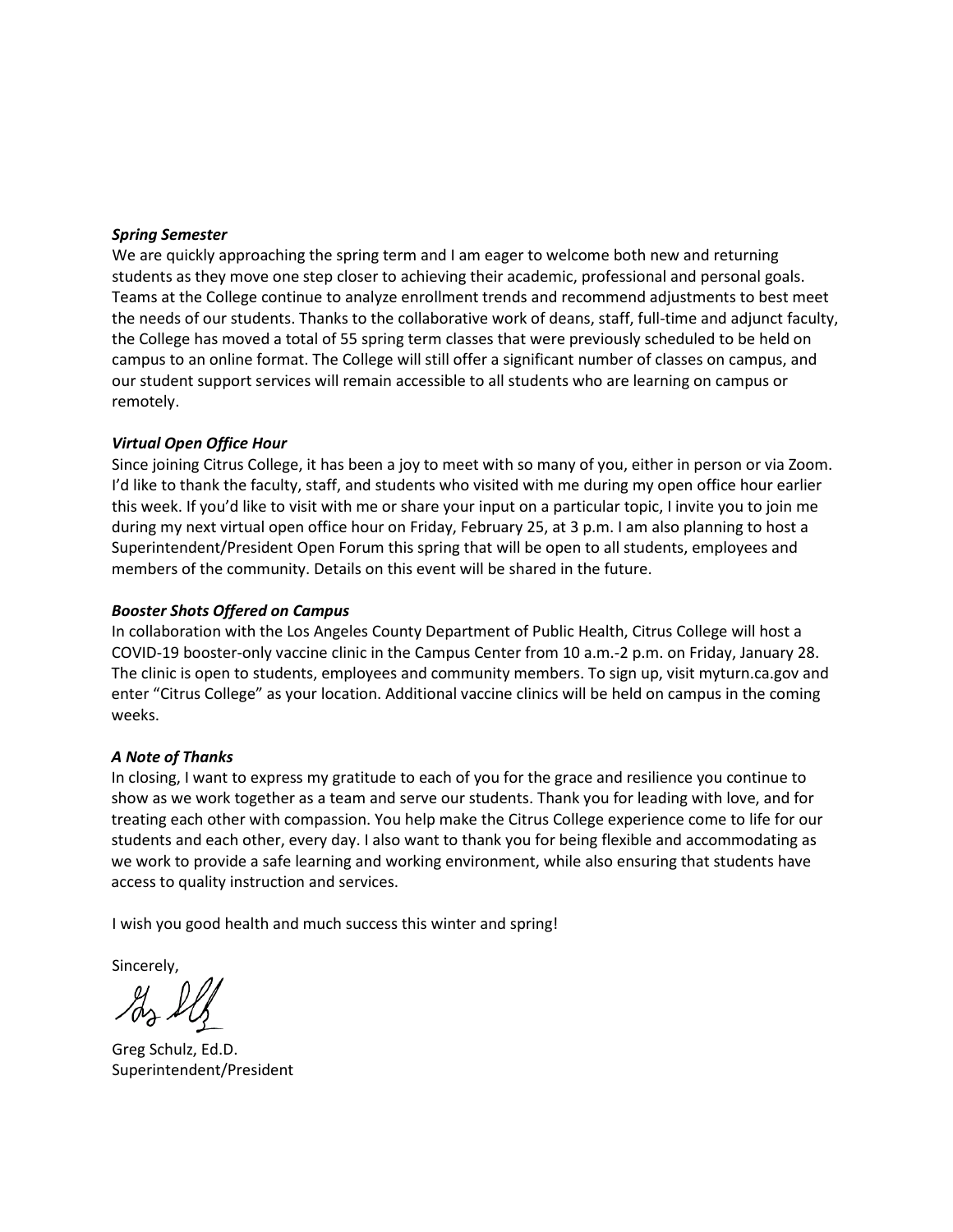

WESTERN ASSOCIATION OF SCHOOLS AND COLLEGES

January 27, 2022

Dr. Greg Schulz Superintendent/President Citrus College 1000 West Foothill Boulevard Glendora, CA 91741-1899

Dear Dr. Schulz:

The Accrediting Commission for Community and Junior Colleges, Western Association of Schools and Colleges, at its meeting January 12-14, 2022, reviewed the Institutional Self-Evaluation Report (ISER) and evidentiary materials submitted by Citrus College. The Commission also considered the Peer Review Team Report (Team Report) prepared by the peer review team that conducted its site visit to the College October 12-13, 2021.

The purpose of this review was to determine whether the College continues to meet ACCJC's Eligibility Requirements, Commission Policies, and Accreditation Standards (hereinafter, the Standards). Upon consideration of the written information noted above, the Commission acted to **Reaffirm Accreditation** for seven years.

Compliance Requirements

None.

The Peer Review Team Report noted Recommendation 1 for improving institutional effectiveness. This recommendation does not identify current areas of deficiency in institutional practice, but consistent with its mission to foster continuous improvement through the peer review process, the Commission encourages institutions to give serious consideration to these recommendations and the advice contained in the Peer Review Team Report. In the Midterm Report, the College will include actions taken in response to the improvement recommendation.

# Next Steps

The Peer Review Team Report provides details of the peer review team's findings, including areas of noteworthy practice. The guidance and recommendations contained in the Peer Review